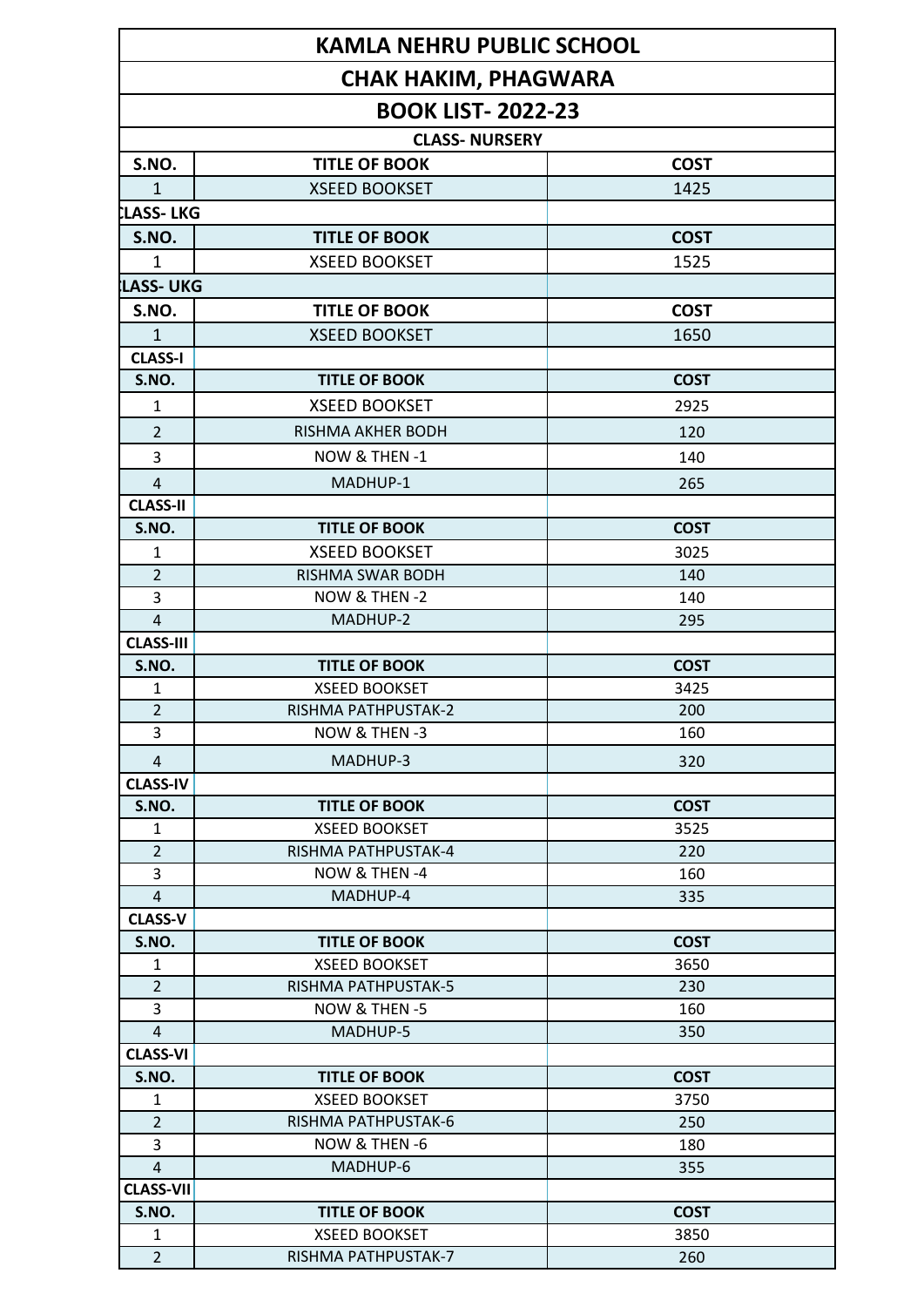| 3                     | NOW & THEN -7                                                              | 180         |
|-----------------------|----------------------------------------------------------------------------|-------------|
| $\overline{4}$        | MADHUP-7                                                                   | 365         |
| <b>CLASS-VIII</b>     |                                                                            |             |
| S.NO.                 | <b>TITLE OF BOOK</b>                                                       | <b>COST</b> |
| $\mathbf{1}$          | <b>XSEED BOOKSET</b>                                                       | 3975        |
| $\overline{2}$        | RISHMA PATHPUSTAK-8                                                        | 270         |
| 3                     | NOW & THEN -8                                                              | 180         |
| $\overline{4}$        | MADHUP-8                                                                   | 370         |
| <b>CLASS-IX</b>       |                                                                            |             |
| S.NO.                 | <b>TITLE OF BOOK</b>                                                       | <b>COST</b> |
| 1                     | Sparsh                                                                     | 50          |
| $\overline{2}$        | Sanchayan Suppl.Hindi                                                      | 25          |
| 3                     | Beehive-- English Text                                                     | 65          |
| 4                     | Moments- English Suppl.Rdr                                                 | 35          |
| 5                     | Mathematics                                                                | 135         |
| 6                     | Science                                                                    | 135         |
| $\overline{7}$        | India & Contemporary World-History                                         | 115         |
| 8                     | Contemporary India- Geography                                              | 50          |
|                       | Economics                                                                  |             |
| 9<br>10               | <b>Democratic Politics</b>                                                 | 45<br>80    |
| <b>CLASS-X</b>        |                                                                            |             |
| S.NO.                 | <b>TITLE OF BOOK</b>                                                       | <b>COST</b> |
| $\mathbf{1}$          | Sparsh                                                                     | 60          |
| $\overline{2}$        | Sanchayan Suppl.Hindi                                                      | 25          |
| 3                     |                                                                            |             |
|                       | First Flight- English Text                                                 | 70          |
| 4<br>5                | Footprints without Fee- English Suppl.Rdr<br>Mathematics                   | 35          |
|                       | Science                                                                    | 140         |
| 6                     |                                                                            | 165         |
| $\overline{7}$        | India & Contemporary World II- History                                     | 125         |
| 8<br>9                | Contemporary India- Geography                                              | 65          |
|                       | <b>Understanding Economic Development</b><br><b>Democratic Politics II</b> | 65          |
| 10<br><b>CLASS-XI</b> |                                                                            | 80          |
| S.NO.                 |                                                                            | <b>COST</b> |
|                       | <b>TITLE OF BOOK</b>                                                       |             |
| $\mathbf{1}$          | Hornbill-English Core                                                      | 50          |
| $\overline{2}$<br>3   | Snapshot-Suppl.Eng Core<br><b>Mathematics</b>                              | 35          |
|                       |                                                                            | 180         |
| 4                     | <b>Biology</b>                                                             | 200         |
| 5                     | Chemistry Part I                                                           | 155         |
| 6                     | <b>Chemistry Part II</b><br>Physics Part I                                 | 105         |
| $\overline{7}$<br>8   | Physics Part II                                                            | 130         |
| 9                     | Themes of World History                                                    | 105<br>155  |
|                       | <b>Political Theory Part-II</b>                                            |             |
| 10                    | <b>Indian Constitution at Work</b>                                         | 70<br>100   |
| 11<br>12              | Eco. Statistics                                                            | 55          |
| 13                    | Indian Eco. Development                                                    | 85          |
| 14                    | <b>Business Studies</b>                                                    | 115         |
| 15                    | <b>Accounts Part I</b>                                                     | 125         |
| 16                    | <b>Accounts Part II</b>                                                    | 110         |
| <b>CLASS-XII</b>      |                                                                            |             |
| S.NO.                 | <b>TITLE OF BOOK</b>                                                       | <b>COST</b> |
| $\mathbf{1}$          | Flemingo-English Core                                                      | 45          |
| $\overline{2}$        | Vistas-Suppl. Eng Core                                                     | 40          |
| 3                     | Mathematics Part-I                                                         | 115         |
|                       |                                                                            |             |